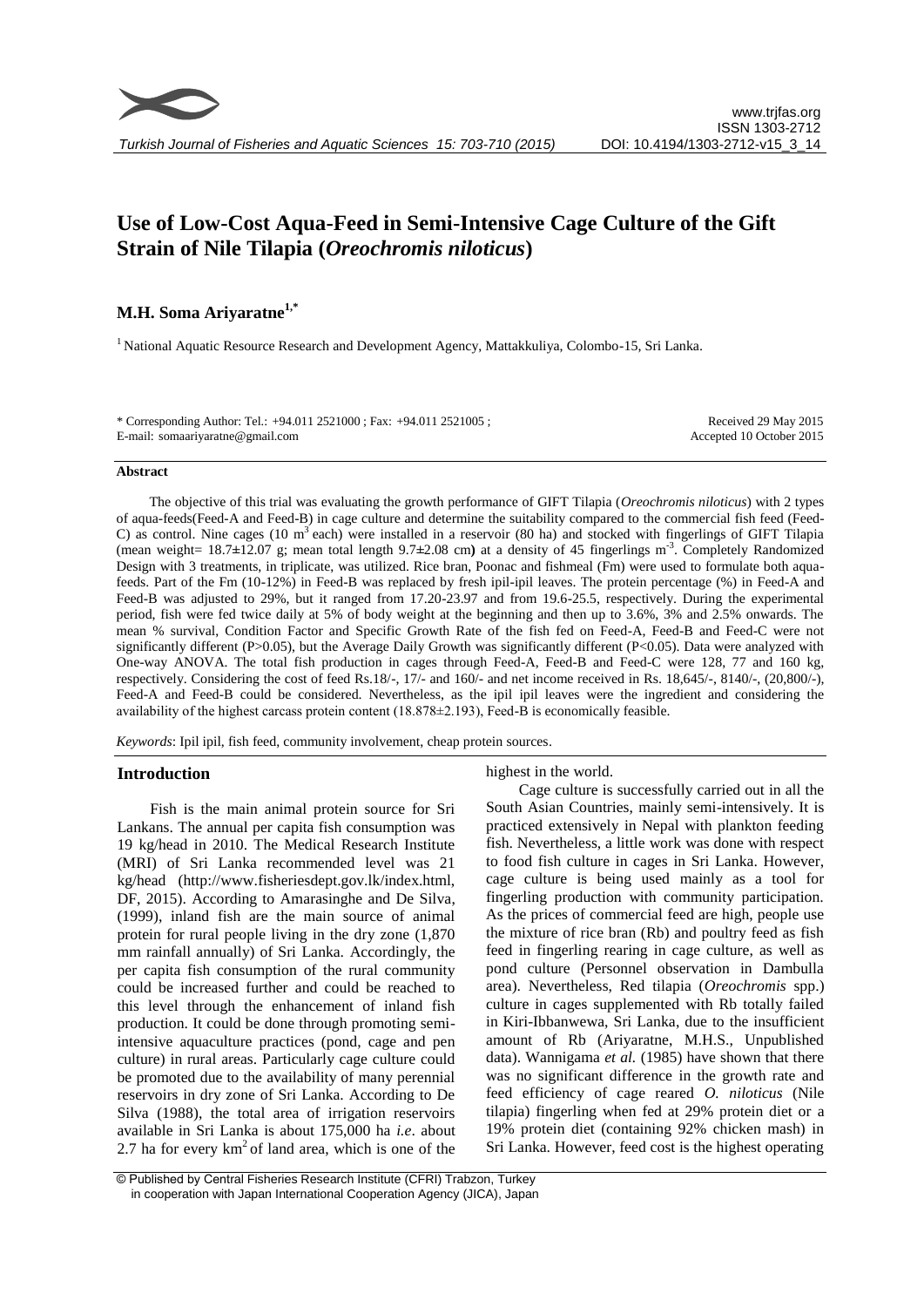cost in semi-intensive aquaculture practices in Asia (De Silva, 1989; De Silva and Anderson, 1995). The option should be the introduction of low-cost aquafeed using locally available, agriculture and fisheries by-products for the semi-intensive aquaculture practices.

The selected fish species *Oreochromis niloticus*  (GIFT strain) has shown to perform better than other strains of *O. niloticus* in pond and cage culture systems (Eknath *et al.*, 1993; Bentsen *et al.,* 1998; Dey *et al.,* 2000; Gupta and Acosta, 2004. Accordingly, this species was used in this trial as it necessary to use a better fish species to promote semiintensive aquaculture practices in Sri Lanka.

The objective of this trial was evaluating the growth performance of GIFT Tilapia (*O. niloticus*) with locally prepared 2 aqua-feeds (Feed-A and Feed-B) in cage culture and determine the suitability compared to the commercial fish feed (Feed-C) as control.

## **Materials and Methods**

## **Study Area**

The study was conducted in Mahawewa, a perennial reservoir (80 ha), (6° 16´Latitude and 80° 13´ Longitude) in Hambantota District in the south of Sri Lanka from 02 October 2008 to 19 March 2009 (167 days).

## **Experimental Set up**

Nine rectangular cages were made of 18 ply gill net material, measuring  $1.8 \times 3.6 \times 1.8$  m =9.72 m<sup>3</sup> $\approx 10$ m<sup>3</sup> for the water volume. The cages were fixed in to floating frame (prepared using S-lon tubes and supported with empty plastic cans (25 L). These soft cages were kept in proper shape using frames that prepared through ½" S-lon tubes when the cages were diploid in reservoir. *O. niloticus* (GIFT strain) was procured from the Freshwater Aquaculture Development Centre in Udawalawe, Sri Lanka. The advanced fingerlings with mean weight of 18.7±12.07 g and mean total length of 9.7±2.08 cm were stocked according to the stocking density of 45 fingerlings

m<sup>-3</sup>. Accordingly, 450 advanced fingerlings were stocked in each cage, respectively.

Nine families from the fisher community of the Fisheries co-operative society in Mahawewa were involved in making, installing, stocking, feeding, maintaining and harvesting cages, as the experiment was community based research. Mainly women fishers carried out the preparation of aqua-feed and feeding to fish. They were trained on these activities through "Farmer Field School Trainings"

## **Experimental Design**

Two aqua-feeds (Feed-A & Feed-B) and the commercial feed (Feed-C) as control feed were tested in triplicate. Completely Randomized Design was used to select the cages for variables *i.e*. Feed-A, Feed-B and Feed-C.

#### **Feed Preparation**

Locally available raw materials: rice bran (Rb), coconut residue (CR) and local fishmeal (Fm) were included in both feed types as ingredients. This Fm was purchased from Colombo market and it was produced through dried small pelagic marine fish, Eubleekeria splendens (Cuvier, 1829) (splendid pony fish). The price is lower than imported Fm. Part of the Fm (10-12%) in Feed-B was replaced through adding crushed/ground fresh ipil-ipil leaves. Peeled off cassava (*Manihot esculenta*) tubes were boiled and prepared as forage to use as the binder. According to the Pearson's Square method, the percentage protein was adjusted around 29% in both feeds, respectively. Nevertheless, the actual % protein in Feed-A and Feed-B ranged between 17.20 to 23.97 and in 19.6 to 25.5, respectively, as feed preparation was done by the community *in situ*. Feed-C was purchased from the Ceylon Aquatech (Pvt) Limited, Rock House Lane, Colombo-15, Sri Lanka.

All the ingredients except fresh ipil-ipil leaves were prepared into powder form and the fine powders were separated using ordinary plastic sieve respectively. Feed was prepared according to the ratios of respective formulae of Feed-A and Feed-B (Table 1). The required amount of feed was

**Table 1.** Ingredient composition (%) and cost of the test feed (Feed-A & Feed-B) and control (Feed-C)

| Feed-A            | Feed-B                 | Feed-C                       |  |  |
|-------------------|------------------------|------------------------------|--|--|
| Rice bran         | Rice bran              | Cereals & Cereal by-products |  |  |
| Poonac            | Poonac                 | Oilseed meals                |  |  |
| Cassava           | Cassava                | Fish oil                     |  |  |
| Fishmeal          | Fishmeal               | Fish products                |  |  |
|                   | Fresh Ipil ipil leaves | Other animal by-products     |  |  |
|                   |                        | <b>Vitamins</b>              |  |  |
|                   |                        | Minerals                     |  |  |
|                   |                        | Permitted additives          |  |  |
| Cost of Feed(Rs.) |                        |                              |  |  |
| $17/-$            | $16/-$                 | $160/-$                      |  |  |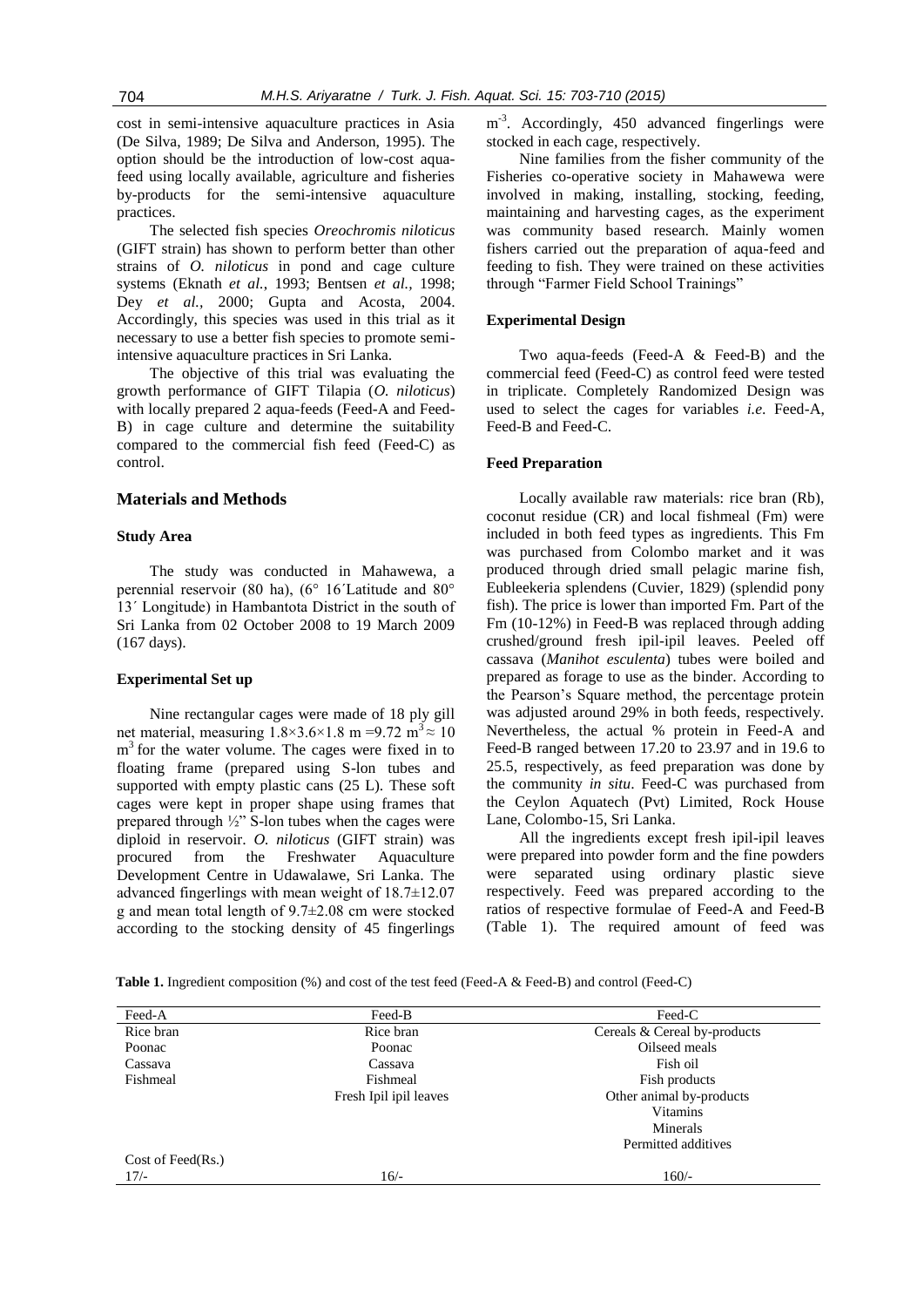determined according to the fish biomass in the respective cages. The amount of fresh ipil-ipil leaves was crushed using motar and pestle and mixed thoroughly with other feed ingredients manually. Sufficient amounts of cooked cassava forage were added to prepare feed dough in respective feed types. Feed were prepared by the community daily *in situ*. The amount of feed was adjusted according to the total biomass in respective cages through biweekly sampling of the fish in the respective cage assuming no mortality. Sampling was carried out from the beginning until the trial was ended.

#### **Feeding Fish**

During this experimental period, fish were fed at 5% of body weight at the beginning of the trial up to 3.6%, 3% and 2.5% onward. Feed was provided twice daily, once in the morning  $(08)^{00}$  hrs) and once in the evening (17:00 hrs).

#### **Water Quality**

Water quality parameters of pH and Temperature were measured biweekly using pH meter (Genway) and Glass Mercury thermometer. Water samples for the determination of Chlorophyll-a were collected monthly near to the cage culture site and analyzed using Shimadzu spectrophotometer (Model: DR 4000-USA) measuring the absorbance at 665 and 750 nm using 90% acetone. The concentration of Chlorophyll *a* (Ch.a) was calculated using the equation derived from Vollenweider (1969):

# Chlorophyll-*a* ( $\mu$ g L<sup>-1</sup>) = 11.9(A<sub>665</sub>-A<sub>750</sub>)V/L x1000/S

#### **Proximate Analyses**

The proximate compositions of Feed-A & Feed-B were determined 3 times and the commercial feed only once in triplicate through the culture period. Randomly selected five fish from initial sample and one fish from each cage in the final samples were sacrificed and used in proximate analysis of carcasses. Proximate analyses were done according to the standard methods in APHA (1985). The % moisture content was determined by oven drying weighed samples in porcelain crucibles at 105ºC for 24 hrs.

The total volatile matter lost at this temperature was taken as the moisture content. The % ash content was determined by incinerating the dried samples overnight in a Muffle furnace at 550ºC. The % protein (N×6.25) was estimated by semi-micro Kjeldahl digestion, distillation and titration. The % fat was determined through chloroform method (Bligh and Dyer, 1959).

## **Growth Performance**

The performance of the different diets were assessed in terms of Specific growth rate (SGR), Average Daily Growth (ADG), Condition Factor (K), Food Conversion Ratio (FCR), Protein Efficiency Ratio (PER) and % Survival as following equations and mean values  $(\pm SD)$  for each parameter were computed.

#### **Statistical Analyses**

The results for growth, as well as Feeds and protein utilization were compared by One-way ANOVA. Tukey's test was used to identify differences between treatments at 95% confidence level  $(P=0.05)$ .

## **Results**

The ADG of the fish fed on Feed-C  $(1.0761 \pm 0.2322 \text{ g day}^{-1})$  was significantly higher than the fish fed on Feed-A  $(0.7429 \pm 0.0925 \text{ g day}^{-1})$  and Feed-B  $(0.5076 \pm 0.0172 \text{ g day}^{-1})$ , respectively (Table 2).The final mean weight (MW) of the fish that fed on Feed-C (198.4±49.89 g) was significantly different and significantly higher than the final mean body weight of the fish fed on Feed-A (142.8±59.6 g) and Feed-B  $(137.07\pm75.42 \text{ g})$ . As such, the weight gain of the fish with Feed-C  $(179.7 g)$  was higher than with Feed-A (124.1 g) and Feed-B (118.37 g) (Table 2). The mean body weight of the fish fed on Feed-C has shown higher value throughout the culture period from day  $16 - day 167$ , than the fish fed on Feed-A and Feed-B (Figure 1)

The percentage survival of the fish fed on Feed-A (60.74±19.65) and Feed-B (74.56±22.49) were significantly higher than the percentage survival of the fish fed on Feed-C (47.78±14.14), but not

**Table 2.** Growth performance of *Oreochromis niloticus* (GIFT strain) fed with 2 aqua-feeds (Feed-A and Feed-B) and Commercial feed (Feed-C); the control feed for 167 days in cage culture in Mahawewa, Hambantota District, Sri Lanka

|                                     | Feed-A                         | Feed-B                          | Feed-C                             |
|-------------------------------------|--------------------------------|---------------------------------|------------------------------------|
| Average Daily Growth rate $(g/day)$ | $0.7429^{\circ} \pm 0.0925$    | $0.5076^{\text{ a}} \pm 0.0172$ | $1.0761^{\circ} \pm 0.2322$        |
| Specific Growth Rate                | $1.2148^{\circ} \pm 0.0659$    | $1.1624$ ° $\pm$ 0.2394         | $1.4962$ <sup>c</sup> $\pm$ 0.1731 |
| % Survival                          | $60.74^{\mathrm{d}} \pm 19.65$ | $74.56^{\text{ d}} \pm 22.49$   | $47.78^{\mathrm{d}} \pm 14.14$     |
| <b>Condition Factor</b>             | $2.3283^{\text{ e}}\pm 0.1109$ | $2.2888^{\text{e}} \pm 0.1905$  | $2.2543^{\circ} \pm 0.0250$        |
| Mean Weight (Final) $(g)$           | $142.76^{\rm h} \pm 15.48$     | $133.73^{h} \pm 52.49$          | $198.4 k + 38.75$                  |
| Mean Length (Final) (cm)            | $18.3^{\rm m}$ ±0.9539         | $17.8^{\mathrm{m}}$ ± 1.7321    | $20.6^{\mathrm{m}}$ ±1.2728        |
| Weight Gain $(g)$                   | $124.07n \pm 15.48$            | $119.13^{n} \pm 59.59$          | $215.19^{n} \pm 67.28$             |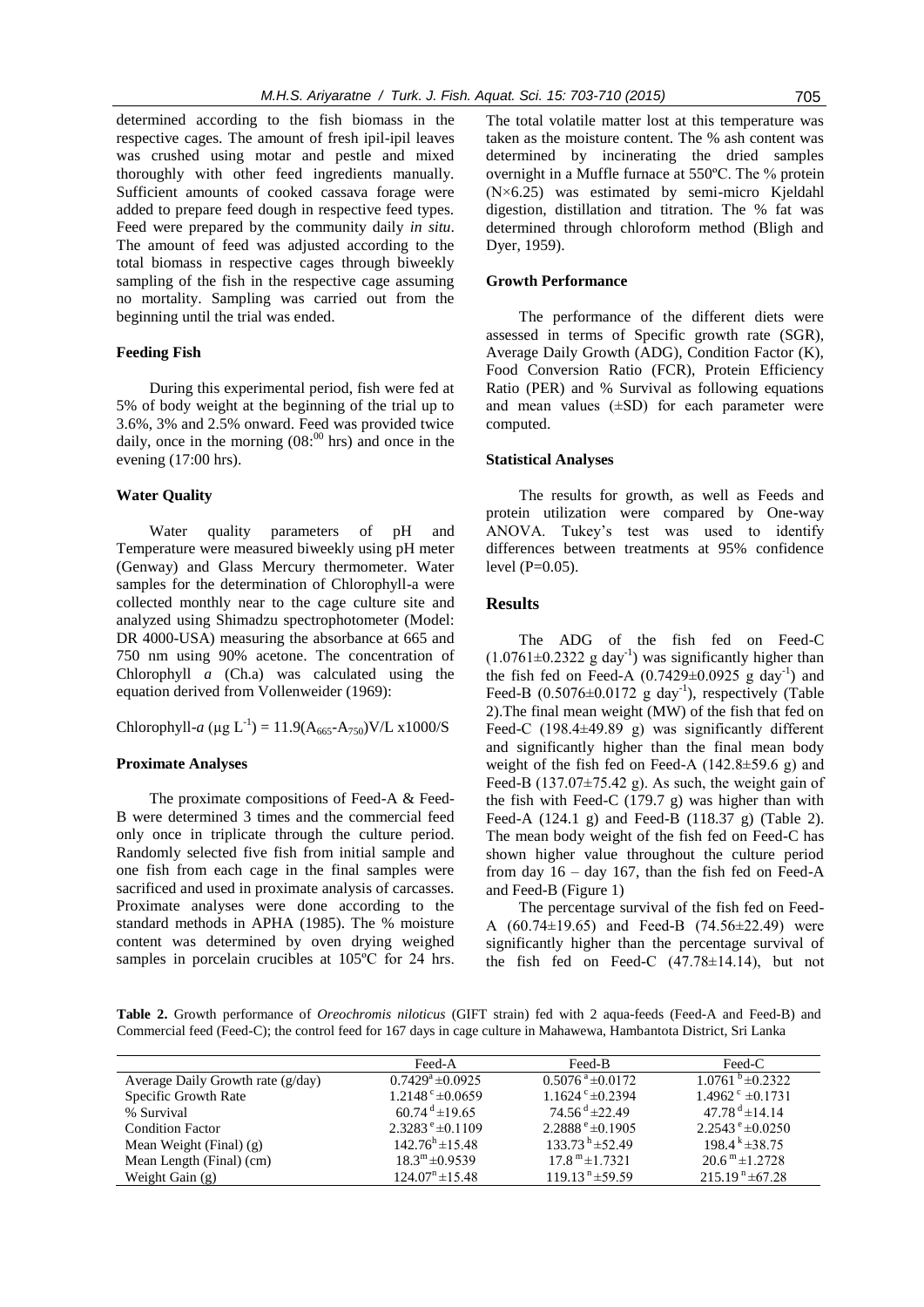significantly different (P>0.05) (Table 2).

The K and the SGR of the fish that fed on these 3 feed types were not significantly different respectively too (P>0.05) (Table 2). The overall health of the fish appeared normal.

The proximate composition of the used three feed types (Feed-A, Feed-B and Feed-C) are shown in Table 3. The percentage (%) of protein in Feed-A, Feed-B and Feed-C were significantly different and significantly higher in Feed-C than Feed-A and Feed-B (Table 3).

The initial and final carcass composition of the fish fed on Feed-A, Feed-B and Feed-C are presented in Table 4. The percentage (%) of protein in body flesh of fish fed on Feed-B (18.878±2.193) was higher than the fish fed on Feed-A  $(15.811 \pm 0.607)$ and fed on Feed-C (17.448 $\pm$ 2.046). As such, the % fat in body flesh of the fish fed on Feed-B  $(0.3346\pm1.3081)$  was smaller than Feed-A  $(1.6381\pm$ 0.1158) and Feed-C  $(1.6873 \pm 0.0259)$ .

The mean and total fish production, total income and the total production cost through the cages provided with Feed-A, Feed-B and Feed-C were shown in Table 5. The cost of Feed-C is very high (Rs.160/-/kg) compared with the locally prepared Feed-A (Rs.17/-kg) and Feed-B (Rs.16/-kg).The gross income obtained from the fish fed on Feed-A, Feed-B and Feed-C was Rs.25,700.00, Rs.14,700.00 and Rs.32,000.00 respectively. However, due to the cost of feed the net income has been reduced up to Rs. (20,800.00).

The ADG and MW of the fish fed on these 3 feed types were significantly different (P<0.05) and significantly higher in the fish fed on Feed-C than Feed-A and Feed-B. However, the % survival, K and SGR of the fish fed on these 3 feed types were not significantly different (P>0.05). The %Dry matter, % Moisture, % protein and % Fat of the 3 feed types were significantly different  $(P<0.05)$  respectively but the % Ash was not significantly different  $(P>0.05)$ . Although the % Ash in Feed-A (11.74) and Feed-B (11.71) was in little higher than Feed-C (8.81). The highest % protein and lowest % fat were recorded in body flesh of the fish fed on Feed B. The Gross income was higher while fish fed on Feed-C than fish fed on Feed-A and Feed-B. However, due to the high feed cost the net income has decreased and it was a loss (negative) while fish fed on Feed-C.

## **Discussion**

The two aqua-feed (Feed-A & Feed-B) that were prepared through locally available ingredients could be used in the *O. niloticus* (GIFT strain) food fish culture in cages in Mahawewa, a perennial reservoir in Hambantota District in the dry zone of Sri Lanka. Considering the feed cost and net income received, Feed-A and Feed-B have shown attractive net income in food fish culture of GIFT Tilapia in cages in semiintensive farming.



**Figure 1.** Mean body weight of *Oreochromis niloticus* (GIFT strain) fed with 2 aqua-feeds (Feed-A and Feed-B) and Commercial feed (Feed-C) for 167 days culture period in cages in Mahawewa, Hambantota District, Sri Lanka.

**Table 3.** Proximate composition of two aqua-feed (Feed-A and Feed-B) and the commercial feed (Feed-C) used for *Oreochromis niloticus* (GIFT strain) food fish culture in cages in Mahawewa in Hambantota, Sri Lanka

| Proximate $(\%)$ | Feed-A                     | Feed-B                       | Feed-C                      |
|------------------|----------------------------|------------------------------|-----------------------------|
| Dry matter       | $48.82^{\circ}$ $\pm 2.80$ | $50.60^{\circ}$ ± 8.19       | $90.23^{b} \pm 0.17$        |
| Moisture         | $51.18^{\circ}$ $\pm 2.80$ | $49.40^{\circ}$ ± 8.19       | $9.77^{\mathrm{d}}\pm 0.17$ |
| Ash              | $11.74^{\circ}$ ± 2.98     | $11.71^{\circ}$ ±4.48        | $8.81^{\circ} \pm 0.14$     |
| Protein          | $20.58^{\mathrm{f}}$ ±4.77 | $22.5^{\mathrm{f}} \pm 4.14$ | $32.5^{\text{g}} \pm 1.13$  |
| Fat              | $3.08^h$ ± 0.97            | $2.47^{\rm h} \pm 0.39$      | $8.64 \pm 0.09$             |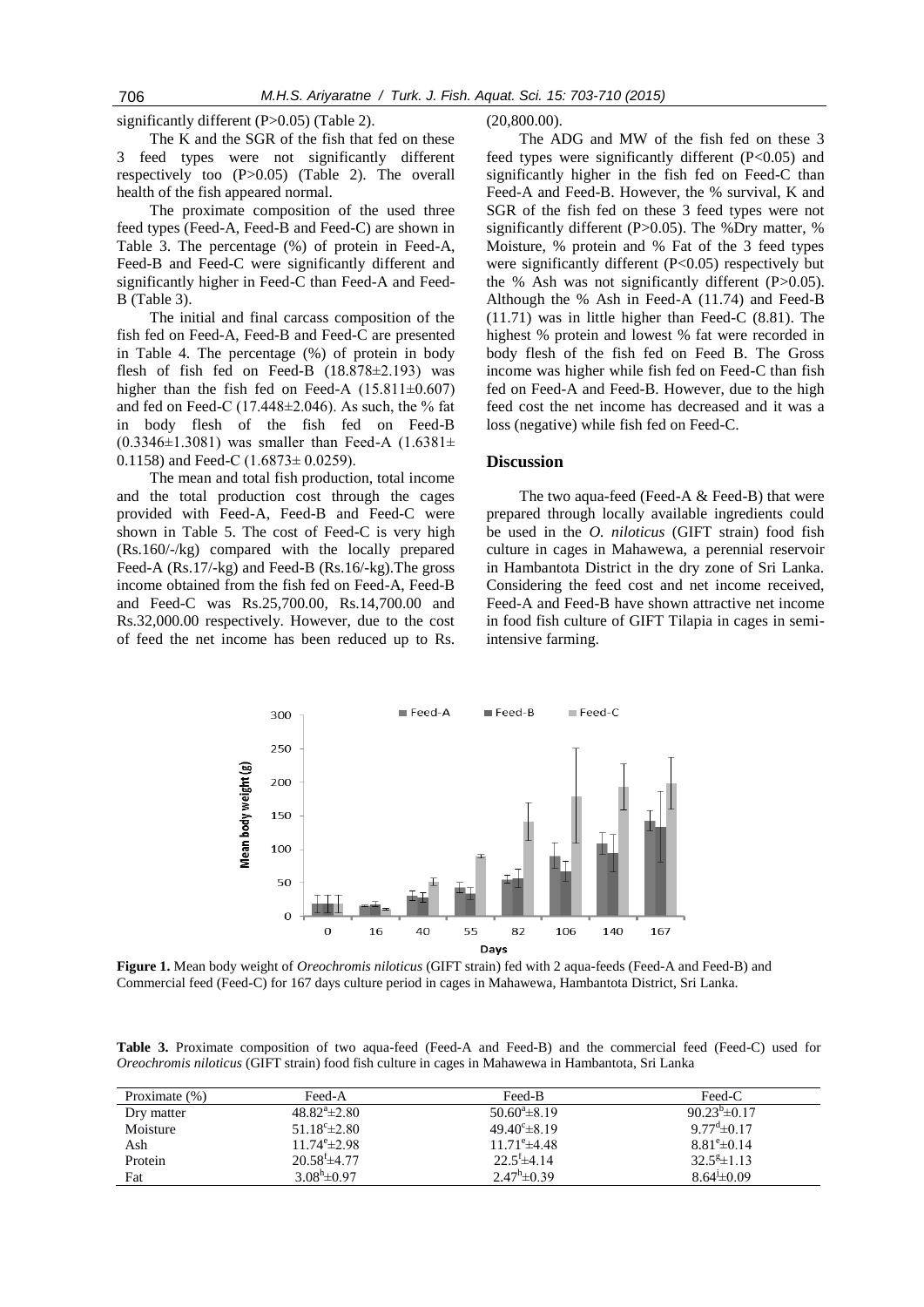|                 | Fed on   | % Drv matter     | % Moisture       | % Ash            | % Protein          | % Fat               | % Carbohydrate    |
|-----------------|----------|------------------|------------------|------------------|--------------------|---------------------|-------------------|
| Initial sample  |          | 19.8753          | 80.1247          | 8564 ا           | 15.6564            | 1.8820              | 0.4806            |
| Final<br>sample | Feed-A   | $19.673\pm0.172$ | $80.327\pm0.172$ | $.6807\pm0.1468$ | $15.811 \pm 0.607$ | $1.6381\pm0.1158$   | $0.6752\pm0.1188$ |
|                 | Feed-B   | $22.467\pm1.765$ | $77.534\pm1.765$ | 4890±0.0734      | $18.878\pm2.193$   | $0.3346 \pm 1.3081$ | $0.7918\pm0.0639$ |
|                 | $Feed-C$ | $21711\pm1787$   | 78 229 ± 1787    | $9424\pm 0.2773$ | $17.448\pm 2.046$  | $1.6873\pm0.0259$   | $0.6498\pm0.4679$ |

**Table 4.** Proximate carcass composition of initial (start) and final sampling (end) of *Oreochromis niloticus* (GIFT strain) fed on 3 feed types **(**Feed-A, Feed-B and Feed-C) in cages in Mahawewa in Hambantota, Sri Lanka

**Table 5.** Profitability of cage culture of *Oreochromis niloticus* (GIFT strain) with 3 feed types (Feed-A, Feed-B and Feed-C)

|                                | Feed-A              | Feed-B            | Feed-C           |
|--------------------------------|---------------------|-------------------|------------------|
| Feed cost (Rs.)                | 7,055.00            | 6,560.00          | 52,800.00        |
|                                | $(17 \times 413.7)$ | $(16 \times 407)$ | $(160\times330)$ |
| Mean fish production $(kg/m3)$ | 4.3                 | 3.85              | 5.33             |
| Total fish production (kg)     | 128                 | 77                | 160              |
| Gross income (Rs.)             | 25,700.00           | 14,700.00         | 32,000.00        |
| Net income (Rs.)               | 18,645.00           | 8,140.00          | (20,800.00)      |

Fish fed on Feed-C grew faster than those fed with Feed-A and Feed-B. The main reason might be the higher protein content in the commercial feed (Table 3) compared to the used aqua-feeds, Feed-A and Feed-B. However, the price for Feed-C is very high (Rs.160/-) comparing with the two aqua-feeds (Table 1). Accordingly, the final income was minus value in Feed-C provided cages. Xie *et al.* (1998) have pointed out that the profit is minus with artificial diets due to the price of fish is low relative to that of feed ingredients as the major source of nutrients.

These two aqua-feeds were relatively low in protein: Feed-A (17.2 to 23.9%) and Feed–B (19.6 to 25.5%) compared to the used commercial feed (Feed-C 32.5±1.13). This may not be a major drawback for the growth of tilapia in floating cages as the fish could obtain part of the protein requirement through the utilization of natural food available in the reservoir. Wannigama *et al.* (1985) have observed that no significant difference in the growth rate and feed efficiency of cage reared fingerling Tilapia (*O. niloticus*) when fed a 29% protein diet or a 19% protein diet (containing 92% chicken mash) in floating cages in Udawalawe reservoir in Sri Lanka. According to the citation of Xie *et al.* (1998), tilapia under semi-intensive culture obtains substantial amounts of protein from natural food. As cited by Coche (1982), the natural food in pond contains about 55% protein on a dry weight basis and could be supplemented by carbohydrate rich feeds such as Rb. The chlorophyll *a* content in Mahawewa ranged between  $21.43 - 21.83$  mg m<sup>-3</sup> throughout the culture period. It has revealed that a considerable amount of phytoplankton (natural food) exists in Mahawewa that could be used by the fish in cages.

The % survival of the fish fed on these three feed types were not significantly different (P>0.05). However, the mean % survival of the fish fed on Feed-C  $(47.78\pm14.14)$  was significantly lower than the % survival of the fish fed on Feed-A (60.74  $\pm 19.65$ ) and Feed-B (74.56 $\pm 22.49$ ). The lack of significance among these values may be due to the high standard deviation among these respective mean values (Table 2). As fish diseases were not observed in cages throughout the culture period, fish diseases were not responsible for the lowest % survival in Feed-C. However, the highest % survival was recorded in the cages fed on ipil-ipil leaves incorporated in diet Feed-B. It was envisaged that the toxic "mimosine" in fresh ipil-ipil leaves incorporated as 10-12% in Feed-B did not affected on the % survival of fish. Zamal *et al.* (2008) also observed that ipil ipil leaf meal could be used as protein substitute up to 25% and optimum level 15% in the diet of growing tilapia recording 100% survival.

The ADG of *O. niloticus* (GIFT strain) in this trial was significantly different (P<0.05). The ADG in Feed-C  $(1.0761 \text{ g day}^{-1})$  was significantly higher than the ADG in Feed-A  $(0.7429 \text{ g day}^{-1})$  and Feed-B  $(0.5076 \text{ g day}^{-1})$ . However, the ADG values of the fish fed on Feed-A & Feed-B were higher than the values cited by Coche (1982) for *O. mosambicus* extensively culture in cages that was recorded as 0.36 g day-1 . Perhaps the lower ADG in *O. mosambicus* may be due to the insufficient feed amount for fish, as it was extensive farming system. The highest ADG was recorded with the fish fed on Feed-C, followed by Feed-A and Feed-B. According to Castanares *et al.* (1992), low palatability and digestibility of ipil ipil leaves may be one of the reasons for low ADG of fish that fed on fresh ipil-ipil leaves incorporated diet Feed-B. As such, Hasan *et al.* (1977) and Hasan *et al.* (1990) have observed the poor performance of *Cyprinus carpio* fry and *Labeo rohita* fry fed on diets containing ipil ipil leaves due to the presence of the toxic amino acids "mimosine". Adaparusi and Agbede (2004) have observed the high fiber content in ipil ipil leaves that are affected on digestibility and it may be a reason for low ADG of the fish fed on Feed-B which is incorporated ipil ipil leaves. However,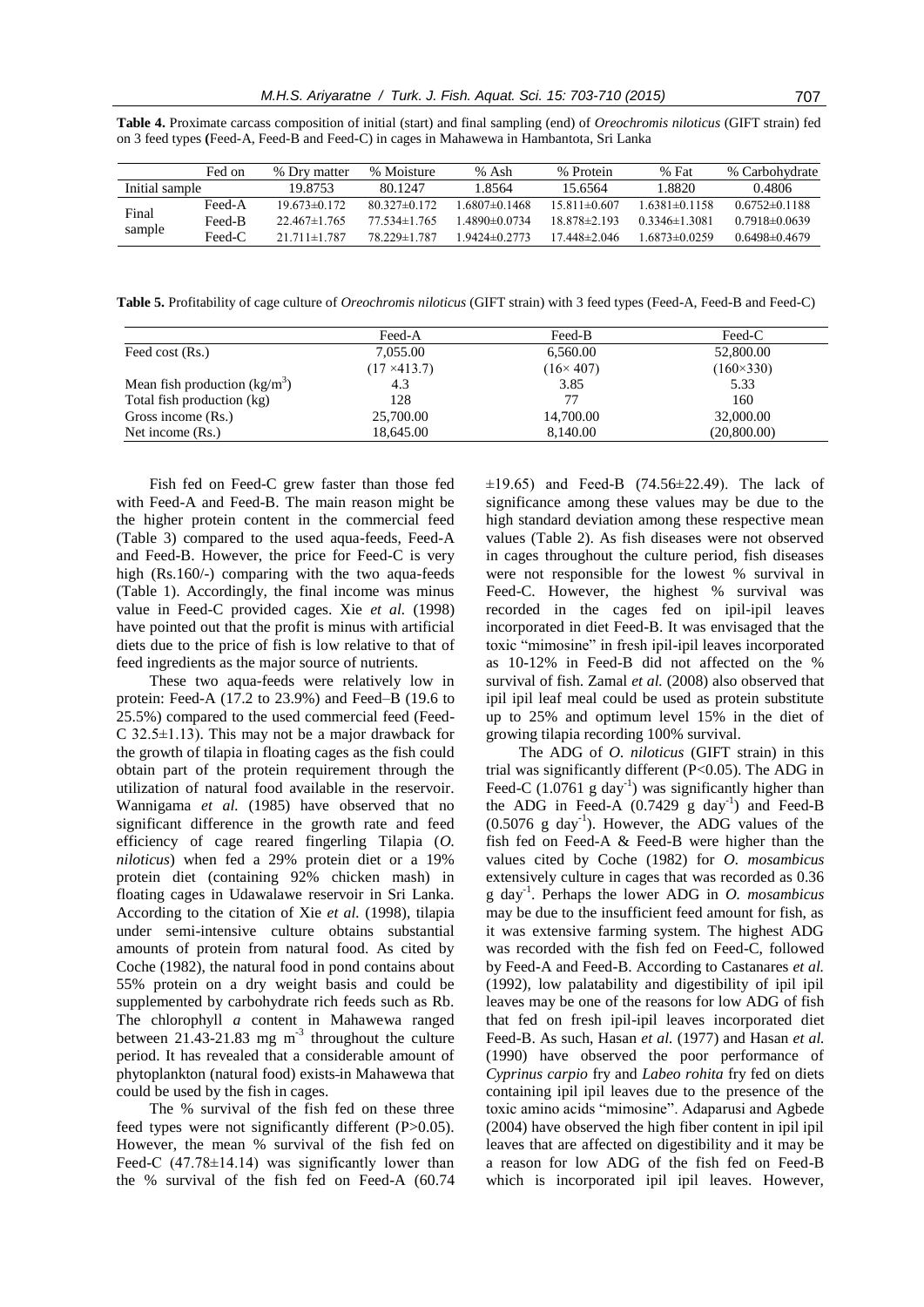Santiago *et al.* (1988) has observed that 12.5% inclusion of ipil ipil leaves for the diets did not affect the growth, but the inclusion of ipil ipil leaves up to 25% or more adversely affected on the growth of *O. niloticus*. Accordingly, the inclusion amount of ipil ipil leaves in Feed-B (10-12%), may not have affected the growth of fish. Then the provided feed amount Feed-B may not be sufficient. Catanares *et al.* (1992) have observed the reduced weight gain of Nile tilapia while feeding with fresh ipil ipil leaves until satiation. They have suggested it may be necessary to pretreat fresh ipil ipil leaves to reduce the detrimental effect of mimosine to Nile tilapia. Inactivating the "mimosine" inhibitor through soaking fresh ipil ipil leaves in the water for 48 hrs and sundried for 12 hrs has been reported to reduce the mimosine content (Wee and Wang, 1987). This should be considered in the future research using ipil ipil leaves as an ingredient for fish feed.

The highest standard deviation of ADG was recorded in Feed-C. It may be due to the unequal growth of fish that could happen due to the use of different amounts of feed through the competition for feed. The smallest standard deviation in ADG in Feed-B, followed by Feed-A revealed that the fish fed on these 2 feeds have shown a smaller growth than the fish fed on Feed-C. It could happen due to the use of feed almost similarly without having or with a minimum competition among the fish for feed. The lack of competition may be due to the less palatability of Feed B which contains ipil ipil leaves as a part (10- 12%). According to Santiago *et al.* (1988), the less palatability of the diet that incorporated fresh ipil ipil leaves is due to the presence of "mimosine", which is a toxic non-protein amino acid. Hasan *et al*. (1990) also observed the poor growth responses for Rohu (*L. rohita*) and for Carp (*C. carpio*) (Hasan *et al.*, 1997) while feeding with the diet containing ipil ipil leaves due to the presence of mimosine too. Jakson *et al.* (1982) found that leucaena (ipil ipil) leaf meal as a 25% replacement of fishmeal in a diet for tilapia supported poor growth, which was caused by the possible toxic effects of mimosine.

The lowest weight gain of the fish fed on Feed-B (fresh ipil ipil leaves incorporated diet) may be due to the presence of mimosine, which could cause certain adverse effects on growth. As such, the relatively low body fat content (Table 4) of the fish fed on Feed-B reflects the utilization of stored fat as energy source for metabolism, during the experimental period, which resulted in weight loss. Castanares *et al.* (1992) also observed the weight loses of Tilapia which fed on ipil ipil leaves incorporated feed.

However, the condition factor of the fish fed on Feed-A, Feed-B and Feed-C were not significantly different  $(P>0.05)$  and it has revealed that the wellbeing and health of fish fed on these 3 feed types were not different.

Protein is the most expensive component in diets for aquatic species. However, the dietary protein requirements of fish are generally higher than those of land animals (Wilson, 2002). Accordingly, the commercial feed has to be prepared to fulfill this requirement and the crude protein % (32%) is higher than two aqua-feeds. The protein percentage (%) for Feed-A was provided through local Fm and for Feed-B through local Fm and ipil ipil leaves. Accordingly, the 2 aqua-feeds used (Feed-A and Feed-B) are less expensive than the commercial feed used. The production cost for Feed-B was Rs.16 kg<sup>-1</sup>and it is a merger amount compared with the price of Feed-C i.e. Rs.160 kg-1 . Accordingly, high profit should not be expected using commercial fish feed, in spite of its higher percentage (%) of protein compared to the 2 aqua-feeds. In addition, the low production cost of the latter indicates the economic viability of these 2 feeds.

The fish fed on Feed-B had the highest carcass protein content (Table 4). Adeparusi and Agbede (2004) have observed the same thing i.e. the better protein gain in *O. niloticus* body when fed on ipil ipil leaves incorporated diets. Accordingly, more % protein could be provided to the consumers through the fish fed on Feed-B than Feed-A and Feed-C. Olvera-Novoa *et al.* (1997) also observed an improvement with substitution of plant protein *i.e.*  cowpea (*Vigna unguiculata)* protein concentrate in to the diet up to 20, 30, 40, and 50% resulting the highest protein carcass content in Tilapia fingerlings after 63 days fry rearing period. Then, Feed-B could be recommended for Tilapia (GIFT strain) food fish culture as it could provide more % protein to the fish flesh. Further research is necessary in this regard. It may be a chance to the traditional fish nutritionist to give up the idea of high percentage (%) of protein in the provided feed to enhance the growth performance of the fish. Due to the continuously increasing price of Fm, the use of ipil ipil leaves in fish feed (10-12%) should be considered, as it is no-cost and this plant grows very fast in temperate climatic conditions. Zamal *et al*. (2008) have observed that ipil ipil leaf meal could be used as protein substitute up to 25% and optimum level 15% in the diet of growing tilapia.

According to Wendy *et al*. (1998), the nutritional needs of the fish are met through a combination of the supplemental feed and complete nutritional feeds. De Silva and Perera (1983) also recommended the mixed feeding schedule concept i.e. the daily changes of the supplementary feed with low protein levels with complete feed for the better growth of fish. This may be due to the fact that supplementary feed typically contain lower levels of protein, vitamins, and other nutrients and are not formulated to meet all the nutritional requirements of the fish. According to Bowen (1982), the characteristic diet of adult tilapias is a mixture of algae, detritus, bacteria and in some excess macrophytes. Nevertheless, the fish in cage culture could utilize only a limited amount of these characteristic diets, as they cannot search food due to living in limiting space. However, the frequently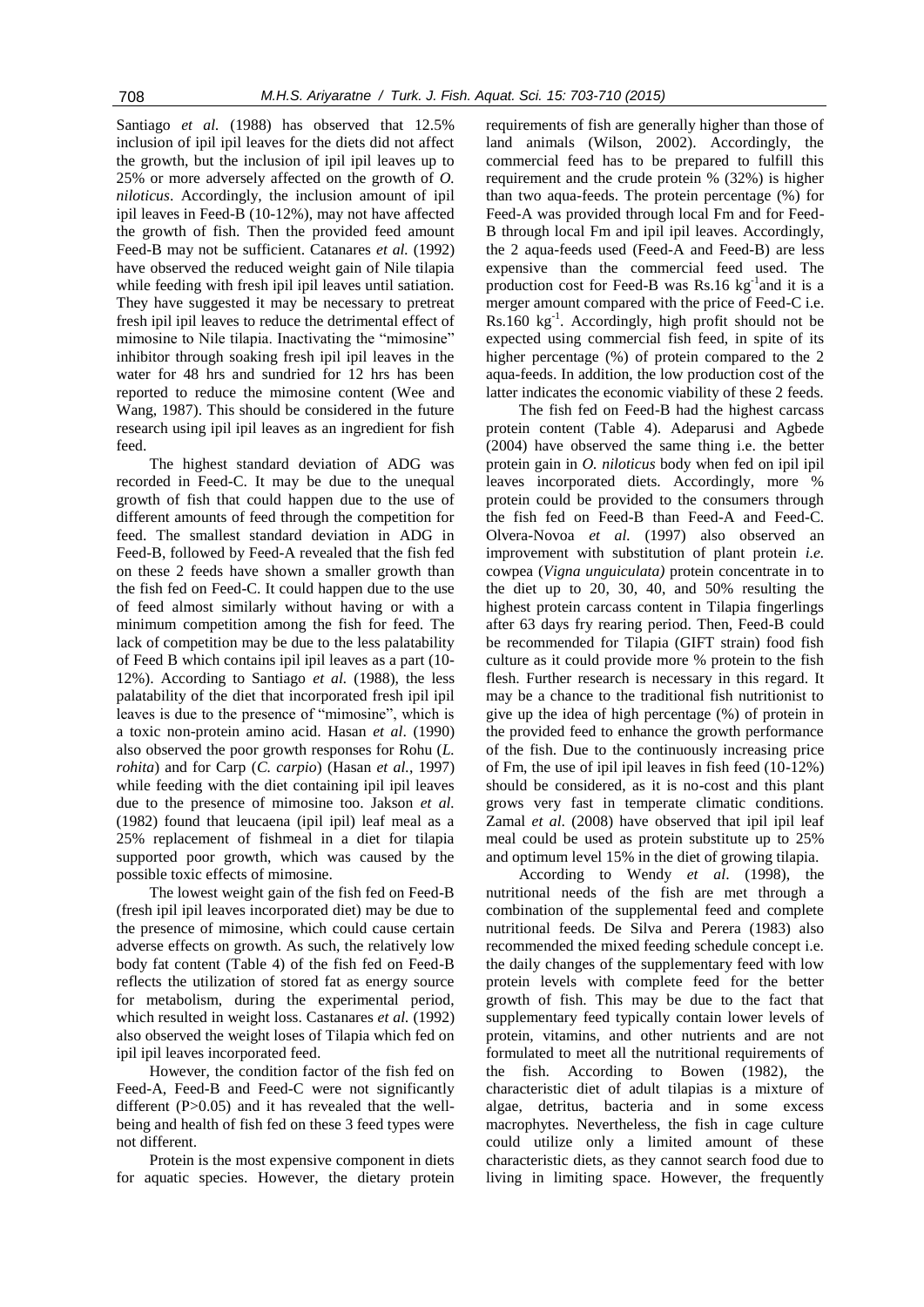changing water current could provide certain amount of this characteristic diet. Then, the use of complete diets (commercial feed) in food fish culture of GIFT Tilapia through cage culture (semi-intensive culture) could be considered as useless effort, as it cannot be economically viable. As such, the use of ipil ipil leaves, which are locally available and relatively inexpensive (no-cost) not only in Sri Lanka, but also in many developing countries, should be considered. Using these cheap protein sources for Tilapia food fish culture could reduce the feeding cost considerably.

## **Acknowledgements**

The financial support received from the Spanish Agency for International Cooperation for Development (AECID) and Association AIDA is gratefully acknowledged.

## **References**

- Adaparusi, E.O. and Agbede, J.O. 2004. Evaluation of *Leucaena* and leaf Protein concentrate on supplements to Bambara, *Vigna subterranean* (L) (Verdc) in the diet of *Oreochromis niloticus* In: Remedios Bolivar, Graham Mair and Kevin Fitzsimmons (Ed.) Proceedings 6<sup>th</sup> International Symposium on Tilapia in Aquaculture, Manila, Philippines: 335-346.
- Amarasinghe, U.S. and De Silva, S.S. 1999. Sri Lankan reservoir fishery: a case for introduction of a comanagement strategy. Fisheries Management and Ecology, 6: 387-399. doi:10.1046/j.1365-2400.1999. 00170.x
- Amarasinghe, U.S., Ajith Kumara, P.D.A. and Ariyarathne, M.H.S. 2002. Role of non-exploited fishery resources in reservoirs of Sri Lanka as a source of food for cage aquaculture. In: I.G.Cowx (Ed.), Management Ecology of Lake Reservoir Fisheries, Blackwell Scientific Publications, U.K
- APHA (American Public Health Association). 1985. Standard Methods for the Examination of water and wastewater. American Water Works Association and Water Pollution Control Federation, 16<sup>th</sup> Edition, Washington D.C.
- Ariyaratne, M.H.S. 2000. Performance of Cage-reared Fingerlings of commonly Cultured Fish Species in Response of Different Feeds. In: S.S. De Silva (Eds) Reservoir and Culture Based Fisheries: Biology and Management. Proceedings of an International Workshop held in Bangkok, Thailand. ACIAR, Canbera, Australia: 359–366.
- Bentsen, H.B., Eknath, A.E., Palada-de Cera, M.S., Danting, J.C., Bolivar, H.L., Reyes, R.A., Dionisio, E.E., Longalong, F.M., Circa, A.V., Taymen, M.M. and Gjerde, B. 1998. Genetic improvement of farmed tilapias: growth performances in a complete dilled cross experiment with eight strains of *Oreochromis niloticus*. Aquaculture, 160: 145-173. doi: 10.1016/s0044-8486(97)00230-5
- Bligh, E.G. and Dyer, W.J. 1959. A rapid method of total lipid extraction and purification. Canadian Journal of Biochemistry and Physiology, 37: 911-917. doi: 10.1139/y59-099
- Bowen, S.H. 1982. Feeding, digestion and growthqualitative considerations. R.S.V. Pullin and R.H. Lowe-McConnell (Eds.), The Biology and Culture of Tilapias, ICLARM Conference Proceedings 7, International Centre for Living Aquatic Resources Management, Manila, Philippines: 141- 156.
- Castanares, M.A.G., Little, D.C., Yakupitiyage, A., Edwards, P. and Lovshin, L.L. 1992. Feeding values of fresh perennial leguminous shrub leaves to Nile tilapia (*Oreochromis niloticus* L).Aquaculture and Schistosomiasis. Proceedings of a network meeting, Manila: 102-109.
- Coche, A.G. 1982. Cage Culture of Tilapias. In: R.S.V. Pullin and R.H. Lowe-McConnell (Eds.), The Biology and Culture of Tilapias, ICLARM Conference Proceedings 7, International Centre for Living Aquatic Resources Management, Manila, Philippines: 205-246.
- De Silva, S.S. and Perera, M.K. 1983. Digestibility of an aquatic macrophytes by the cichlid *Etroplus suratensis* (Bloch) with observations as the relative merits of three indigenous components as markers and daily changes in protein digestibility. Journal of Fish Biology, 23: 675-684. doi:10.1111/j.1095-8649.1983. tb02945.x
- De Silva, S.S. 1989. Reducing feed costs in semi-intensive aquaculture systems in the tropics. NAGA, ICLARM Q.12: 6-7.
- DF, 2015. Department of Fisheries web site (http:/[/www.fisheriesdept.gov.lk/index.html\)](http://www.fisheriesdept.gov.lk/index.html). (2014.11.05)
- Dey, M.M., Ekanath, A.E., Li, S., Hussain, M.G., Thien, T.M., Nguyen, V.H., Aypa, S. and Pongthana, N. 2000. Performance and nature of genetically improved farmed tilapia. Aquaculture Economics and Management, 4: 83-106. doi: 10.1080/13657300009 380262
- Eknath, A.E., Tayamen, M.M., Palada-de Vera, M.S., Danting, J.C., Reyes, R.A., Dionisio, E.E., Capili, J.B., Bolivar, H.L., Abella, T.A., Circa, A.C., Bentsen, H.B., Gjerde, B., Gjedrem, T. and Pullin, R.S.V. 1993. Genetic improvement of farmed tilapia: the growth performance of eight strains of *Oreochromis niloticus* tested in different farm environment. Aquaculture, 111: 171-188. doi:10.1016/0044-8486(93)90035-W.
- Gupta, M.V. and Acosta, B.O. 2004. From drawining board to dining table. The success story of the GIFT project. NAGA, ICLARM Q., 27(3-4): 4-14
- Hasan, M.R., Moniruzzaman, M. and Omar Farooque, A.M. 1990. Evaluation of leucaena leaf meal as dietary protein source for the fingerling of Indian major carp, *Labeo rohita* (Hamilton). In: R. Hirano and I. Hanyu (Eds.), The Second Asian Fisheries Forum, Asian Fisheries Society, Manila, Philippines: 275-278.
- Hasan, M.R., Macintosh, D.J. and Jauncey, K. 1997. Evaluation of some plant ingredients as dietary protein source for common carp, *Cyprinus carpio* (L.) fry. Aquaculture, 151: 55-70. doi:10.1016/S0044- 8486(96)01499-8
- Santiago, C.B., Aldaba, M.B., Laron, M.A. and Reyes, O.S. 1988. Reproductive performance and growth of Nile tilapia (*Oreochromis niloticus*) broodstock fed diets containing *Leucaena leucocephala* leaf meal. Aquaculture, 70: 53-61. doi:10.1016/0044-8486(88) 90006-3
- Wannigama, N.D., Weerakoon, D.E.M. and